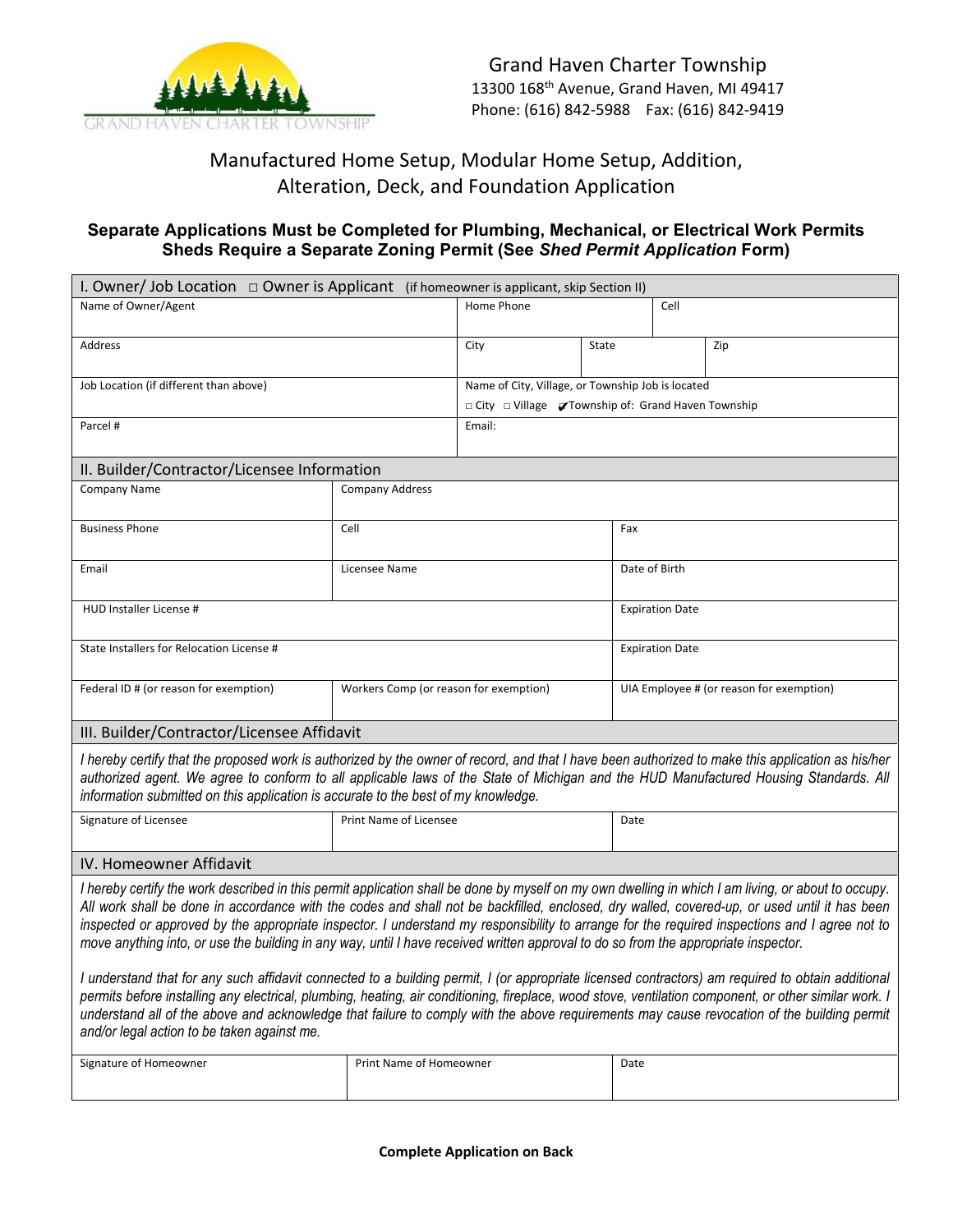### V. Project Description

| V. Project Description                                                                                                                                  |               |                                                                       |                              |                                                                          |  |                                                  |        |              |
|---------------------------------------------------------------------------------------------------------------------------------------------------------|---------------|-----------------------------------------------------------------------|------------------------------|--------------------------------------------------------------------------|--|--------------------------------------------------|--------|--------------|
| A. Type of Project                                                                                                                                      |               |                                                                       |                              |                                                                          |  |                                                  |        |              |
| □ MANUFACTURED HOME SETUP ON NEW FOUNDATION<br>$\Box$ RELOCATION OF MANUFACTURED HOME TO EXISTING FOUNDATION<br>□ MODULAR (PRE-MANUFACTURED) HOME SETUP |               | D FOUNDATION<br>$\Box$ ADDITION<br>$\Box$ alteration<br>$\Box$ Repair |                              | □ STAIRS<br>□ PORCH<br>$\Box$ Deck<br><b>CARPORT</b>                     |  | $\Box$ AWNING<br><b>D HOT TUB</b><br>$\Box$ pool |        |              |
| B. Project Flat Fee Items                                                                                                                               |               |                                                                       |                              | (Enter the quantity of items being installed, repaired or altered below) |  |                                                  |        |              |
| <b>Item Description</b>                                                                                                                                 | Fee           | # Item                                                                | <b>Total</b>                 | <b>Item Description</b>                                                  |  | Fee                                              | # Item | <b>Total</b> |
| Manufactured Home Setup                                                                                                                                 | \$300         |                                                                       |                              | <b>Additional Inspections</b>                                            |  | \$75/hr                                          |        |              |
| Relocation of Manuf. Home<br>to Existing Foundation                                                                                                     | \$125         |                                                                       |                              | Starting Work w/o Permit                                                 |  | \$50                                             |        |              |
| C. Project Value Based Items                                                                                                                            |               |                                                                       |                              |                                                                          |  |                                                  |        |              |
| <b>Item Description</b>                                                                                                                                 | Value         |                                                                       | <b>Total</b>                 | <b>Item Description</b>                                                  |  | Value                                            |        | <b>Total</b> |
| Foundation                                                                                                                                              |               |                                                                       |                              | <b>Deck</b>                                                              |  |                                                  |        |              |
| Addition                                                                                                                                                |               |                                                                       |                              | Carport                                                                  |  |                                                  |        |              |
| Alteration                                                                                                                                              |               |                                                                       |                              | Awning                                                                   |  |                                                  |        |              |
| Repair                                                                                                                                                  |               |                                                                       |                              | Hot Tub                                                                  |  |                                                  |        |              |
| <b>Stairs</b>                                                                                                                                           |               |                                                                       |                              | Pool                                                                     |  |                                                  |        |              |
|                                                                                                                                                         |               |                                                                       |                              |                                                                          |  | \$                                               |        |              |
| <b>TOTAL</b><br>Porch                                                                                                                                   |               |                                                                       |                              |                                                                          |  |                                                  |        |              |
| D. Manufactured or Modular Home Information                                                                                                             |               |                                                                       |                              |                                                                          |  |                                                  |        |              |
|                                                                                                                                                         |               |                                                                       |                              |                                                                          |  |                                                  |        |              |
| Length & Width<br>of Unit (feet):                                                                                                                       |               |                                                                       |                              |                                                                          |  | HUD Number(s): ______                            |        |              |
| (or) If State of Michigan Approved, provide one copy of the Building System Approval and the approved plans:                                            |               |                                                                       |                              |                                                                          |  |                                                  |        |              |
| E. Detailed Description of Work (REQUIRED)                                                                                                              |               |                                                                       |                              |                                                                          |  |                                                  |        |              |
|                                                                                                                                                         |               |                                                                       |                              |                                                                          |  |                                                  |        |              |
|                                                                                                                                                         |               |                                                                       |                              |                                                                          |  |                                                  |        |              |
|                                                                                                                                                         |               |                                                                       |                              |                                                                          |  |                                                  |        |              |
|                                                                                                                                                         |               |                                                                       |                              |                                                                          |  |                                                  |        |              |
|                                                                                                                                                         |               |                                                                       |                              |                                                                          |  |                                                  |        |              |
|                                                                                                                                                         |               |                                                                       |                              |                                                                          |  |                                                  |        |              |
|                                                                                                                                                         |               |                                                                       |                              |                                                                          |  |                                                  |        |              |
| F. Select Characteristics of Building                                                                                                                   |               |                                                                       |                              |                                                                          |  |                                                  |        |              |
| <b>Principal Type of Heating Fuel:</b><br>1.<br>$\Box$ Oil<br>$\Box$ Gas                                                                                | □ Electricity |                                                                       | □ Hydronic                   |                                                                          |  | $\Box$ N/A                                       |        |              |
| <b>Type of Sewage Disposal:</b><br>2.<br>□ Public or Private Company                                                                                    |               | Septic System<br>$\Box$                                               |                              |                                                                          |  |                                                  |        |              |
| <b>Type of Water Supply:</b><br>з.<br>□ Public or Private Company                                                                                       | $\Box$        |                                                                       | Private Well or Cistern      |                                                                          |  |                                                  |        |              |
| 4.                                                                                                                                                      |               |                                                                       |                              |                                                                          |  |                                                  |        |              |
| Will there be Air Conditioning:<br>$\Box$ No<br>$\Box$ Yes<br>VI. Plan Review Required                                                                  |               |                                                                       | If Yes, what type of system? | □ Coil/Condenser                                                         |  | □ Hydronic                                       |        |              |

Detailed construction documents must be submitted with any application for a building permit, unless waived by the building official when code compliance can be determined based on the description in the application, and the appropriate fee(s) must be paid in full before a permit can be issued.

Construction documents must be sealed and signed by an architect or professional engineer in accordance with 1980, PA 299 as amended. The seal and signature are not required for one- and two-family dwellings less than 3,500 square feet of calculated floor area and public works less than \$15,000 in total construction cost. The building official also reserves the right to require architect or engineer supervision on any other construction method deemed unusual or non-typical.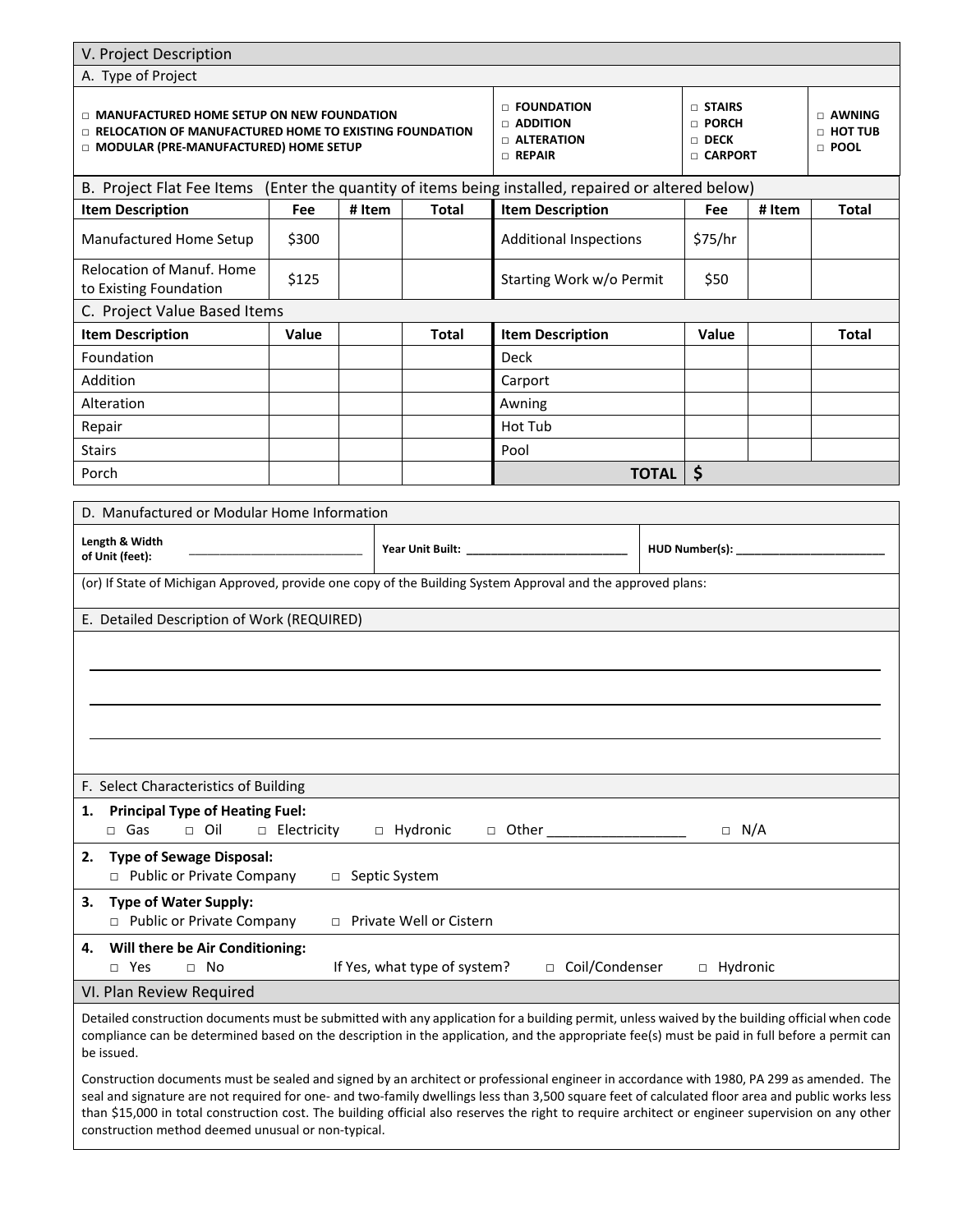## VII. Plan Requirements

You must provide a DIMENSIONED SITE PLAN showing the lot size, the location of the street, the unit placement, and all setback dimensions from the lot lines.

## **Manufactured Home Setup:**

• Must provide a minimum of 2 sets of plans showing the type, size, and depth of the footings and piers. Provide the method of anchoring the unit to the foundation (i.e., footings & piers). Include a copy of the manufacturer's installation instructions for anchors (tie downs).

• Must show how the entrance/exit doors will be accessed. If the unit only has stairs, show the landing size, the rise height and run depth of the steps, the guardrail and the handrail details.

#### **Must provide 2 sets of construction documents of the proposed addition, alteration, or foundation.**

#### **For decks and additions built 'on site' the drawings must include:**

• Top view showing size, layout, stairs, joist (and/or rafter) layout, etc. all with dimensions.

• Elevation (side) view showing depth & type & size of footings; post type & size & locations; beam type & size & location; floor joist type & size & span & spacing; floor decking type & size; guard rail type & height & spacing details; stairway details (including lighting & location of light switch) with guardrail & handrail sizes & spacing & etc.; and any other details not mentioned above.

• All connection details and specifications to include sizes and types of all connectors.

• If a deck or roof is attached to the unit, documentation from the unit manufacturer shall be submitted, which states the deck or roof may be attached to the unit.

• If a deck or roof is attached to the unit, provide flashing material for the unit/ledger board and information proving compatibility of the flashing material with the treatment in the wood.

• If the deck or roof is attached to the unit, 42" deep footings are required. If not attached, the posts may sit directly onto a concrete slab.

• Any proposed addition(s) that are pre-manufactured (such as carports, canopies, sunrooms, etc.) must be accompanied with State of Michigan signed and sealed engineered documents showing how they meet the State of Michigan snow loads (50# ground) and wind loads (90 mph).

**SPECIAL NOTE: Any addition, alteration, or foundation to be performed on any unit must first be approved by the River Haven Village Office personnel. A copy of that written approval must be provided before this application can be processed.**

#### VIII. Notice to Applicant

GENERAL: Work shall not be undertaken until a permit is issued.

EXPIRATION OF PERMIT: A permit shall become invalid if the authorized work is not commenced within 180 days after issuance of the permit or if the authorized work is suspended or abandoned for a period of six months after the time of commencing the work. A permit will be cancelled when no inspections are requested and conducted within 180 days of the date of issuance or the date of a pervious inspection. Cancelled permits cannot be refunded or reinstated.

SCHEDULING INSPECTIONS: Applicant is responsible for arranging all required inspection until the permit is finalized. Call (616) 842-5988 (select option 2) at least 48 hours in advance to schedule an inspection and include job location and permit number.

PERMIT PRE-PAYMENTS: Grand Haven Charter Township may accept payment for application fees before the permit is issued. The payment will be held in an escrow account until the permit is ready to be issued and will then be applied to the application fees due. If the initial payment is insufficient to pay the application fees in full, additional payment will be required. Permits will not be issued until all fees are paid in full. *No work authorized by the permit may commence prior to the permit being received by the applicant.* If the application is for an electrical, plumbing, or mechanical permit associated with an application for a manufactured home permit, the manufactured home permit must be issued prior to any electrical, plumbing, or mechanical permit being issued.

# **NO WORK MAY COMMENCE UNTIL THE PERMIT HAS BEEN RECEIVED BY THE APPLICANT. THIS INCLUDES ELECTRICAL, MECHANICAL, AND PLUMBING. PRE-PAYMENT OF A PERMIT DOES NOT MEAN A PERMIT HAS BEEN ISSUED.**